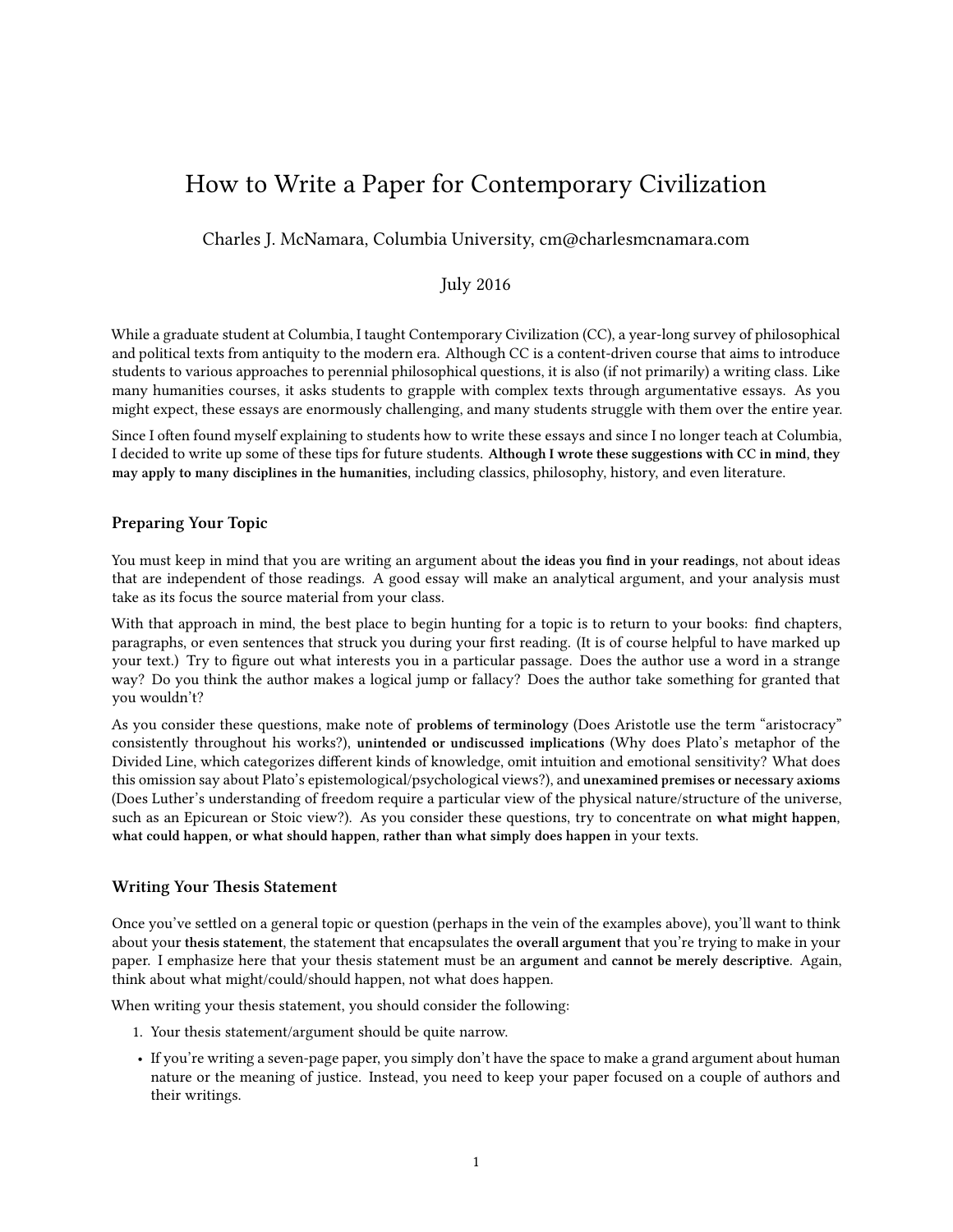- For example, you cannot write a seven-page paper using this thesis statement: "Stoics and Epicureans have the same understanding of the good life." Are you really going to cover all Stoic and Epicurean thought in a couple thousand words? Can you address all components of "the good life" in a few pages?
- Similarly, you should avoid beginning your paper with blanket statements about humanity or history, such as "Throughout Western civilization, humans have tried to organize cities for the benefit of their citizens." Again, you can't cover all of Western history in your paper, so don't bring it up.
- A good way to think about this problem of scope is to keep the following advice in mind: **You should write about authors, not about ideas themselves.** Grappling with an idea itself (justice, for example) is a great topic for an 800-page book. If you only have a few pages, you should stick to what Aristotle says about justice in a certain passage of the *Nicomachean Ethics* and why his explanation is important, provocative, or incorrect.
- 2. Your thesis statement must be arguable.
- In brief, your thesis statement should be unintuitive enough that someone might reasonably doubt your claim or disagree with you. If your argument is that "Plato and Aristotle have different models for the degradation of the *polis*," your claim isn't really arguable since it is obviously correct to anyone who has read Aristotle's *Politics* and Plato's *Republic*. (Notice, too, that this thesis is more or less descriptive. It has little in the way of analysis or evaluation. It is also very broad.)
- Instead, you might write something about *why* these models differ: Because of Plato's idiosyncratic view of the role of women in society? His commitment to the forms? Be specific.
- I often find it difficult to check that a thesis of my own is arguable, but that's not entirely unexpected: ideas often seem obvious or trivial to us while to others they are unintuitive and complex. And vice versa. Your best bet is to run your thesis statement by a thoughtful friend or classmate for a second opinion. Better still, discuss your idea with your instructor.
- 3. There are no formulas for a good thesis statement.
- Students will sometimes ask if a thesis statement must have three sub-arguments (like a five-paragraph essay) or if it can incorporate two authors who are not obviously paired (e.g., Epicurus and Du Bois). **There are no such blanket rules for writing essays.** Your thesis can have two sub-arguments, or it can have four. You can write about whichever authors you'd like (within any guidelines your instructor provides). Writing an essay should feel like painting a blank canvas, not like completing a color-by-number.

## **The Trajectory of Your Argument**

The most important word to keep in mind as you write your paper (whether you write an outline first or just begin writing paragraphs) is **trajectory**. After laying out some fundamental premises or starting points, your essay should progress by presenting evidence until it reaches its goal, most often the conclusion you've already set out in your thesis statement. In other words, the paper should have a clear beginning, middle, and end, and every paragraph should move your paper along that trajectory.

Students often understand this trajectory better when I show them a visual model like **Figure 1** below.

On the macroscopic level, your essay consists of two major sections: the introduction and the body paragraphs. In this model, you'll notice that both these sections are represented by inverted triangles, where the broad top narrows into a point at its bottom. Your paper should begin at the top of the model and end at the bottom, where you should write a brief conclusion. You may want to consider the following advice as you structure these fundamental components.

- 1. Introduction
- The purpose of your introduction is to lay out some preliminary points of interest that build up to your thesis statement. It should be one robust paragraph (perhaps even a full page) or maybe even two paragraphs for a longer paper.
- Notice that the introduction begins with some "broad" ideas (although not as broad as "Throughout human history...") and quickly narrows the focus of your paper to the "point," both literally and figuratively here, of your thesis statement.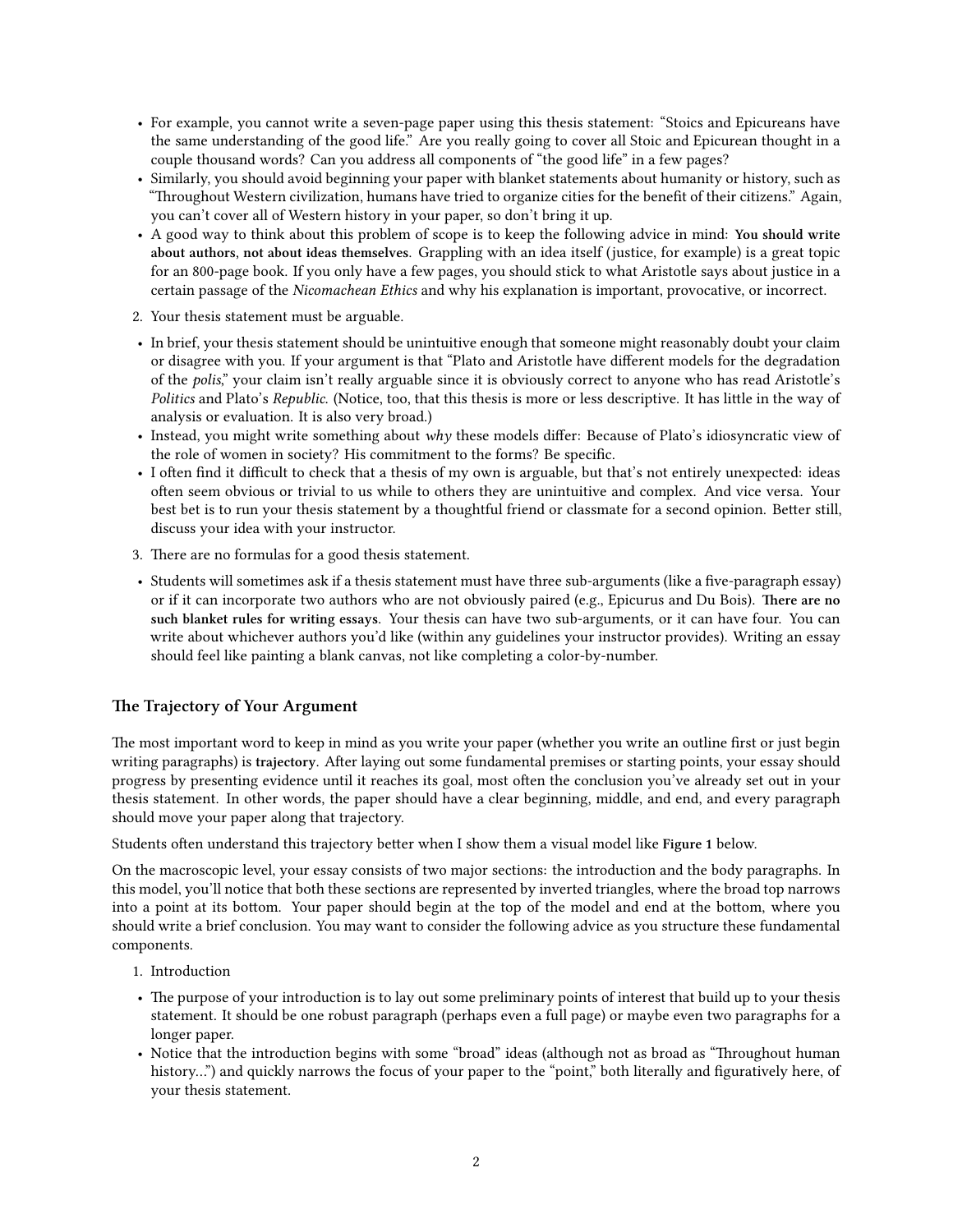

Figure 1: Trajectory of An Essay

- While the introduction should not attempt to summarize your paper completely, you should at least give a sketch of how the trajectory of your argument will proceed: which authors you'll discuss, which ideas will get attention, and where you'd like to end up at the conclusion. The thesis statement should serve as the end point of your introduction, placed at the end of the paragraph and serving as its argumentative culmination. **You are trying to prove your thesis statement.**
- 2. Body Paragraphs
- Notice how the triangle that represents the body paragraphs in this model is similar to the triangle that represents the introduction. (Not properly similar as in geometry class, but you get the idea.) This correspondence is intentional.
- The body paragraphs, which afford the space to draw out the skeletal argument from your introduction, should follow the same general trajectory of that introductory sketch. You should begin with broad premises or preliminary (and likely uncontroversial) observations, progressing through your evidence until you reach the "point" or conclusion of your paper, your thesis statement.
- Your body paragraphs should serve as argumentative steps toward the conclusion. As you begin a new paragraph, ask yourself how this new paragraph proceeds toward the end of the argument (your thesis statement). You **must** make this direction and purpose clear to your reader, preferably in the first sentence or two of each paragraph.
- 3. Conclusion
- After you write your final body paragraph, in which you reach the thesis statement or the argumentative culmination of your evidence, you should write an additional paragraph as a conclusion of your discussion.
- **This conclusion should not merely summarize your argument.** Rather, you should offer some further points for consideration. Does your conclusion force us to reconsider, say, Augustine's notion of free will? Does your thesis statement only hold true for a people living under a sovereign, or does it apply to all individuals by nature? Does the author unintentionally support a position that seems contrary to his original premises? There are no hard rules about what this conclusion should say, but you should **aim to make your reader think more about the consequences of your essay**. If I'm still pondering your essay's conclusions during my lunch break, that's a good sign.